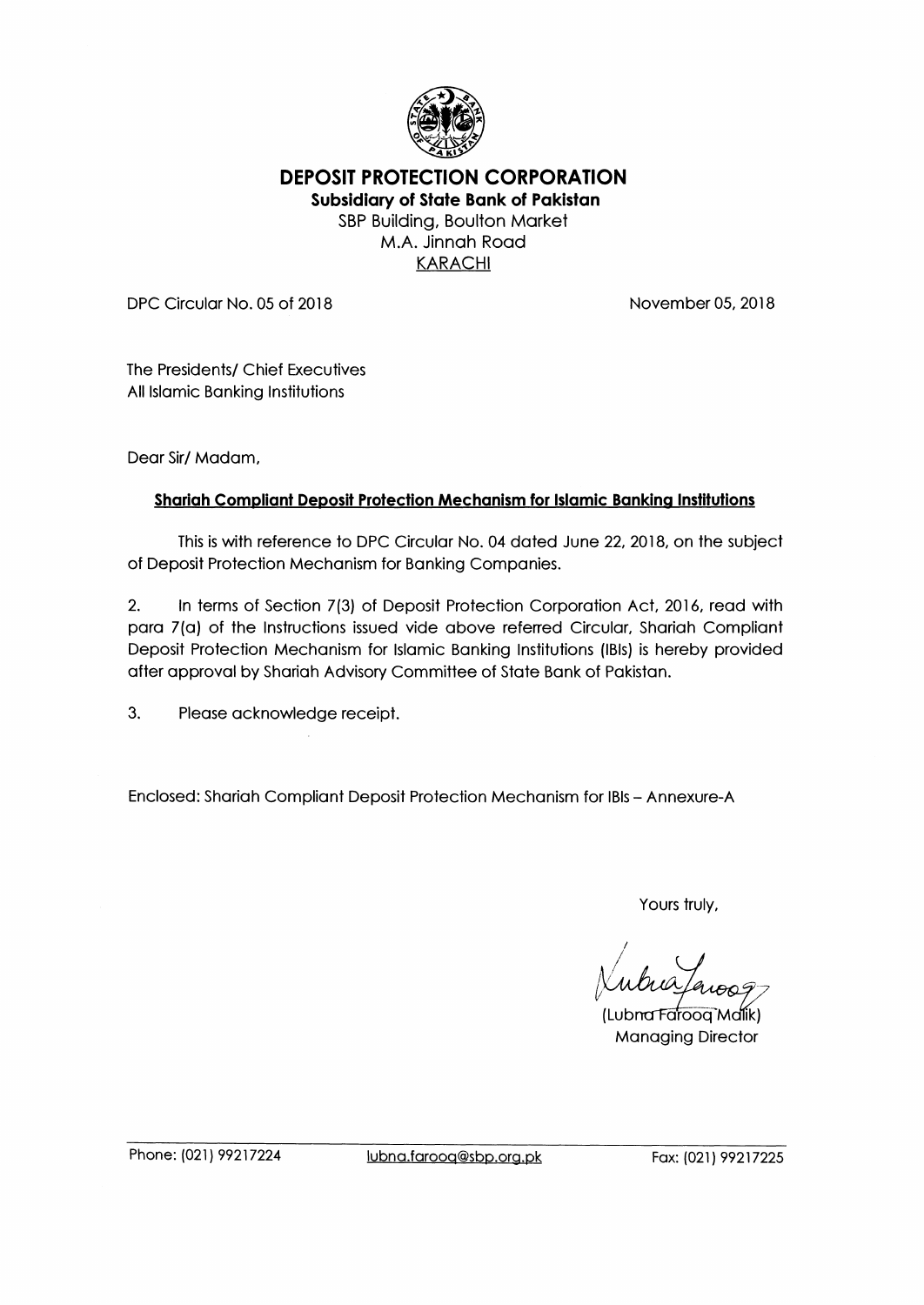# Shariah Compliant Deposit Protection Mechanism for Islamic Banking Institutions Under Section 7(3) of Deposit Protection Corporation Act, 2016

Deposit Protection Corporation has been established as a subsidiary of the State Bank of Pakistan (SBP) under the Deposit Protection Corporation Act, 2016 (the Act). The objective of the Corporation is to protect depositors and compensate them to the extent of their protected deposits in the event of failure of a member bank.

In terms of Section 7(3) of the Act, a Shariah compliant mechanism of deposit protection in respect of the Islamic Banking Institutions (1131s), duly approved by State Bank's Shariah Advisory Committee, is provided as under:

# 1. Nature and Scope of Deposit Protection Waqf (DP Waqf):

- a. A DP Waqf shall be established under this mechanism for protection of depositors of IBIs. The nature of DP Waqf shall be as an account established by the Corporation to receive premium contributions from participatory/member IBIs for the purpose of reimbursement of protected deposits of a failed participatory/ member IBI. The DP Waqf shall be represented by the Corporation in all its affairs.
- b. The mechanism shall be in addition to and not in derogation of the Act, the Rules and Regulations thereunder and the instructions/ policies approved by the Board with respect to its applicability to the DP Waqf and all its participatory/ member IBIs.

# 2. Objective of the DP Waqf:

The objective of the DP Waqf is to provide a Shariah compliant mechanism for protected depositors of IBIs up to an amount prescribed under Section 7(1) of the Act, in the event of failure of a participatory/ member IBI as notified by the State Bank in terms of Section 21 (1) of the Act.

# 3. Members/ Participants:

The members/ participants of the DP Waqf shall include following IBIs:

- a. Islamic Banks;
- b. Islamic Banking Subsidiaries of Conventional Banks; and
- c. Islamic Banking Branches of Conventional Banks.

# 4. Structure of the DP Waqf:

Structure of the DP Waqf shall be based on Waqf-Wakolah model, as stated below:

- a. Waqf:
	- i. DP Waqf shall be created with an amount of Rs. 1,000,000 (Rupees One Million only) as a seed money (As/-e-Waqf) contributed by the Corporation, with approval of its Board.
	- ii. Participatory/ member IBIs shall participate into the DP Waaf in the form of premium contributions, on donation/ tabarru basis, which shall become the property of the DP Waqf (Mamlook-e-Waqf).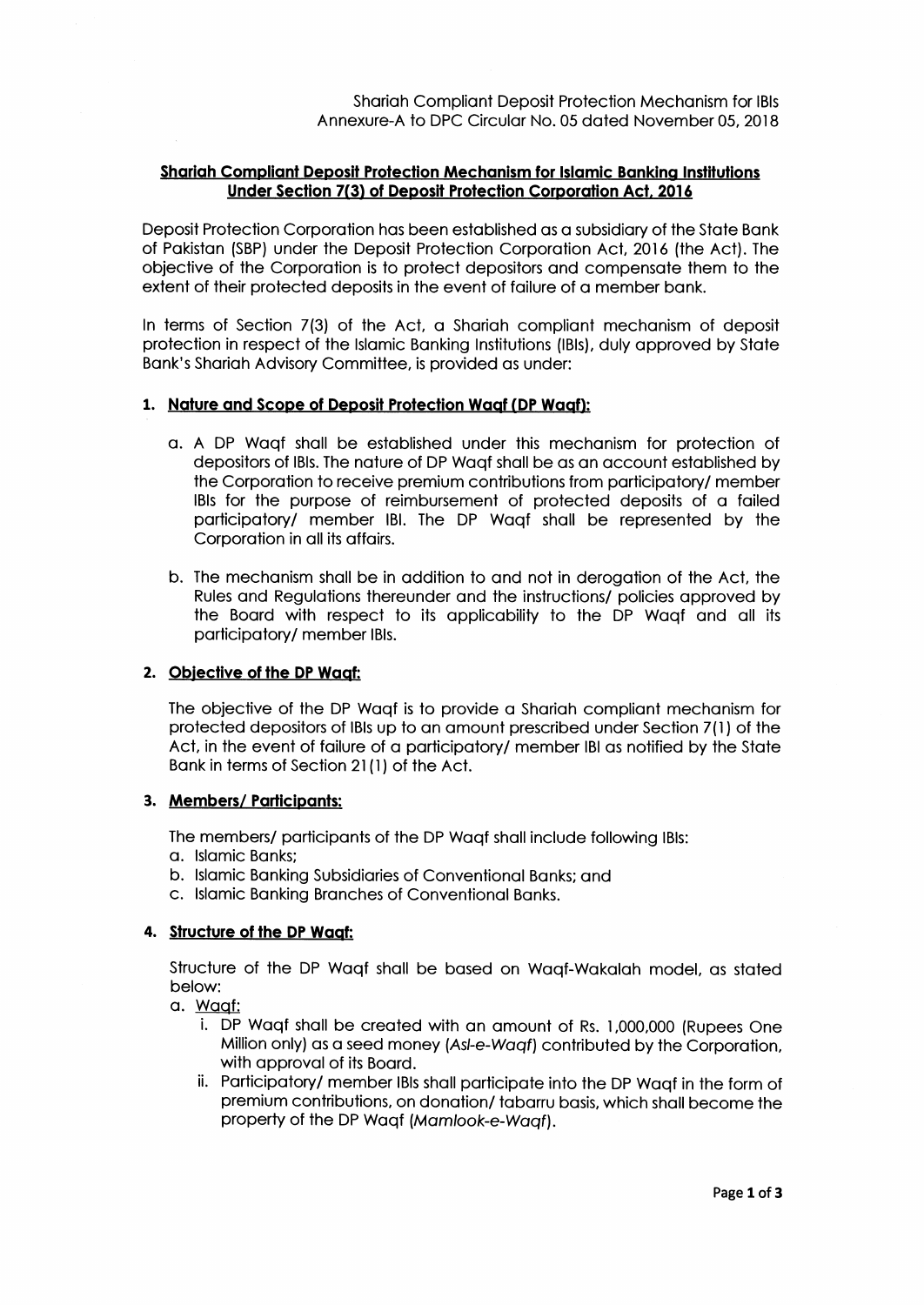b. Wakalah: The Corporation shall be responsible for management of the DP Waqf. The Corporation shall act as Manager/ Agent (wakeel) of the DP Waqf under Wakalah relationship. Under this arrangement, as per Shariah principles, the DP Waqf shall be the Principal and the Corporation shall act as its Agent. However, the Corporation shall not be an agent of any member/ participatory IBI.

# S. Premium Contribution and its Status:

- a. Each member/ participant IBI shall pay premium contribution amount, from their own sources with no cost to the depositors, into the DP Waqf as determined by the Corporation in terms of the Deposit Protection Rules and Deposit Protection Regulations/ Instructions.
- b. The premium contribution shall be on donation/ tabarru basis along with any return thereon. After payment of premium contribution by member/ participatory IBIs, the ownership of the premium contribution along with any return thereon shall be transferred into the DP Waqf and this shall no longer remain in the ownership of member/ participatory IBIs.

# 6. Shariah Compliance:

The Board shall ensure Shariah compliance of the deposit protection mechanism for the IBIs. The matters of Shariah compliance related to day-to-day affairs of DP Waqf may be supervised by the internal compliance/ audit arrangement of the Corporation or as advised by the Board. However, matters requiring Shariah opinion/ rulings shall be referred to SBP to seek opinion/ rulings of the Shariah Advisory Committee of SBP, if the same is advised by the Board.

# 7. DP Waqf's Resources Pool:

- a. The Corporation shall open and maintain separate Shariah compliant account(s) for managing resources of the DP Waqf with the State Bank of Pakistan, SBP Banking Services Corporation or any other Islamic banking/ financial institution with prior approval of the Board.
- b. The DP Waqf's resources pool may consist of:
	- i. Initial premium contribution, if any, received from the member/ participant IBIs.
	- ii. Periodic premium contributions received from the member/ participant IBIs.
	- iii. Proceeds received from liquidation of failed member institution's assets under Section 17(e) of the Act.
	- iv. Return on Shariah compliant investments.
	- v. Other sources including financing, donations, grants and assistance under Shariah compliant mechanism.

# 8. Backup Funding Avenues:

a. The Corporation may raise funding and/ or meet shortfall for the DP Waqf through the following modes: